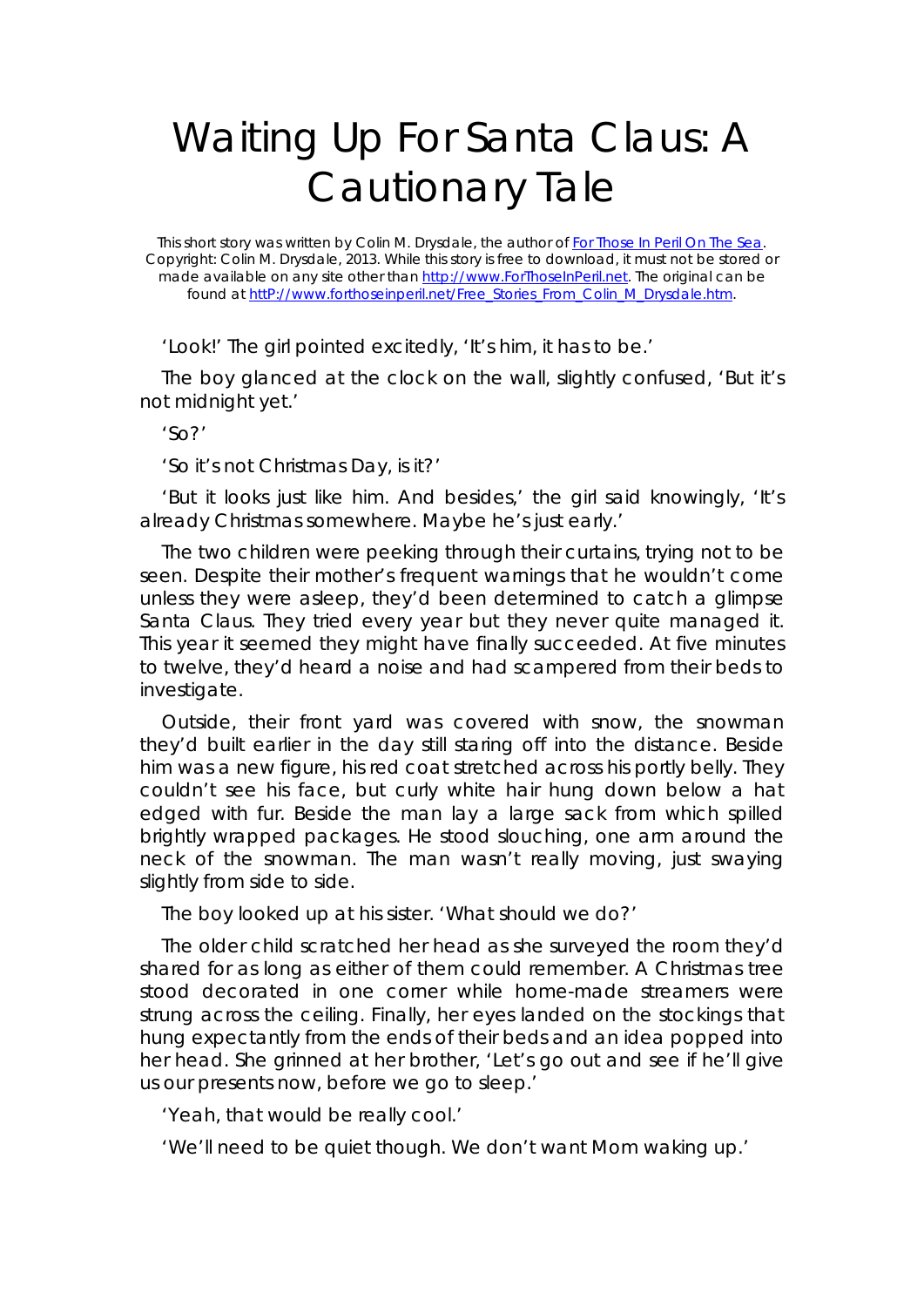The younger kid rubbed his backside, remembering how it had felt when he'd been spanked for getting into a fight at school. If she'd been mad because of that, she'd be madder if she caught them out of bed on Christmas Eve. She'd already shouted at them earlier in the evening when they were still bouncing round their room long after they should have been tucked up in bed. Twice. But this was an opportunity not to be missed. After all, how many other kids would be able to say they'd got their presents from Santa Claus himself rather than just waking up on Christmas morning and finding he'd visited them in the night?

They grabbed their stockings and crept to the door. The elder child inched it open, making sure it didn't squeak. Once there was enough room, they slipped through and snuck down the stairs, remembering to jump over the loose one at the bottom, the one that always creaked loudly when anyone stood on it. At the front door, the girl turned to her younger brother, 'You sure about this?'

He nodded enthusiastically.

She reached up and took the key from its hook before sliding it into the keyhole. It first turned smoothly and silently, then there was resistance followed by a quiet click that told her the door was now unlocked. The girl pressed down the handle and pulled it open, letting in a blast of frigid air. The two children shivered in their thin nightclothes. Outside the street was silent, the snow muffling the usual noises of the night. The man had moved away from the snowman and now stood on the far side of their front yard with his back to them. The snow round his feet was messed up as if he'd been shuffling through it rather than walking across it. His sack still lay open on the ground by the snowman, seemingly forgotten.

Leaving the door open, the girl stepped forward, feeling the snow crunch under her weight, the cold shooting up through the soles of her feet. For a moment she thought about going back for her shoes but that would take time and he might be gone before she got back. She'd just need to be quick. Running forward, she called out quietly, 'Santa, don't go, we're here. Can we have our presents now?'

Just as the girl reached the snowman, the figure in the red suit turned and she saw his face for the first time. She skidded to a halt, causing her brother to crash into her from behind, and stared at the face beneath the fur-trimmed hat. The man's pale, sallow skin was splattered with red and his white beard was stained by a thick dark fluid that dripped slowly onto the snow. His deeply sunken eyes were a dull black with no spark of life in them.

'That's not Santa Claus. Is it?' There was a frightened tone in the young boy's voice. He clung to his sister's arm. He didn't know why but